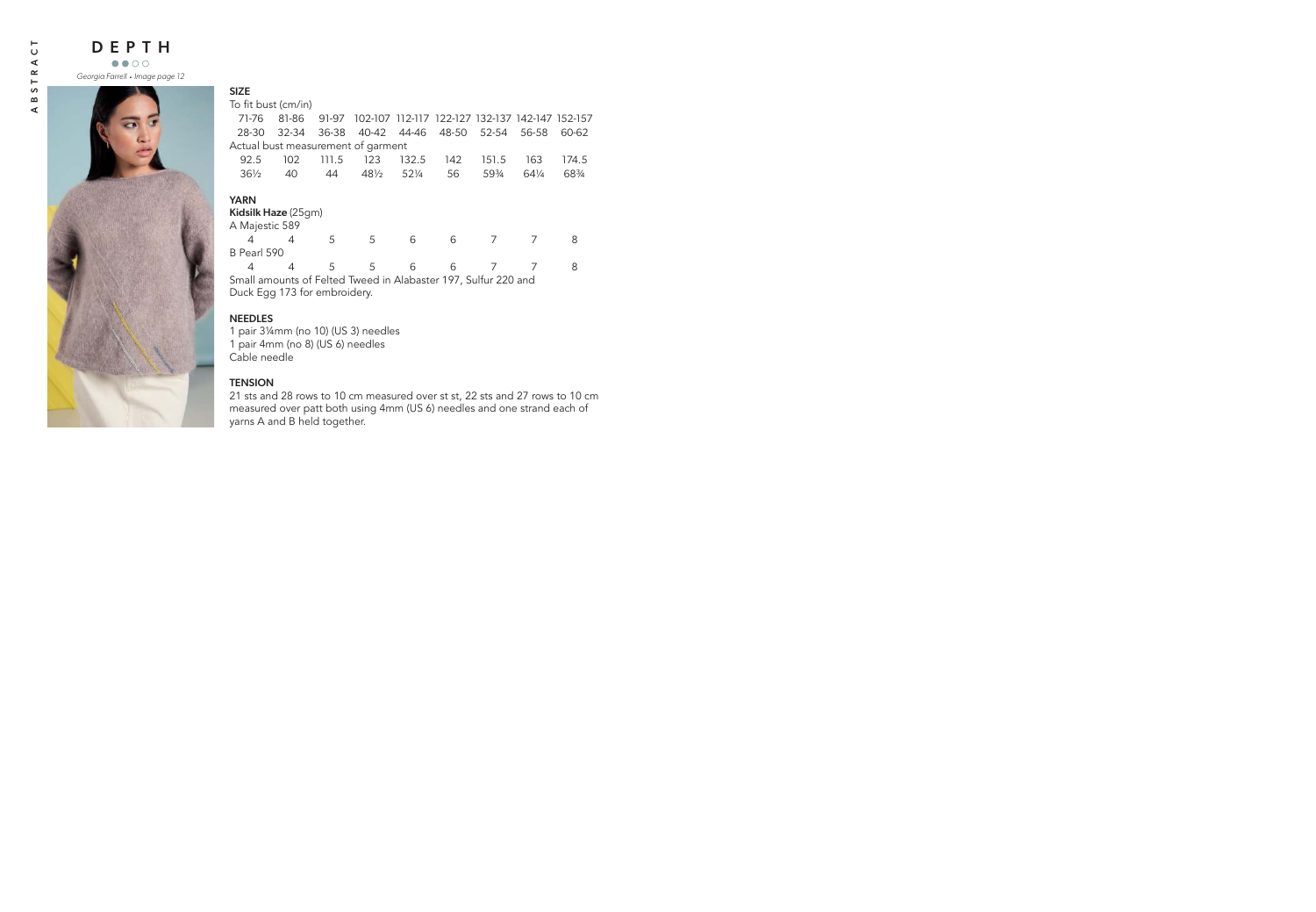$\mathbf{a}$ ď REFLECT

*Georgia Farrell* . *Image page 14*



#### SIZE

To fit bust (cm/in)

| 71-76               | 81-86           | 91-97         |                                             |       | 102-107 112-117 122-127 132-137 142-147 152-157 |                 |       |       |
|---------------------|-----------------|---------------|---------------------------------------------|-------|-------------------------------------------------|-----------------|-------|-------|
| 28-30               | 32-34           | 36-38         | 40-42                                       | 44-46 | 48-50                                           | 52-54           | 56-58 | 60-62 |
|                     |                 |               | Actual bust measurement of garment          |       |                                                 |                 |       |       |
| 83.5                | 95              | 104           | 113.5                                       | 124.5 | 134                                             | 143.5           | 154.5 | 165.5 |
| $32\frac{3}{4}$     | $37\frac{1}{2}$ | 41            | 443/4                                       | 49    | 52%                                             | $56\frac{1}{2}$ | 60\%  | 651/4 |
| YARN                |                 |               |                                             |       |                                                 |                 |       |       |
|                     |                 |               | Felted Tweed (50gm) and Kidsilk Haze (25gm) |       |                                                 |                 |       |       |
| A KSH Aura 676      |                 |               |                                             |       |                                                 |                 |       |       |
| 4                   | 4               | 4             | 5                                           | 5     | 6                                               | 6               | 6     |       |
| B FT Eden 209       |                 |               |                                             |       |                                                 |                 |       |       |
| 3                   | 3               | 3             | 3                                           | 4     | 4                                               | 4               | 5     | 5     |
| C FT Alabaster 197  |                 |               |                                             |       |                                                 |                 |       |       |
| $\mathcal{P}$       | $\mathcal{P}$   | $\mathcal{P}$ | $\mathcal{P}$                               | 3     | 3                                               | 3               | 3     | 3     |
| D KSH Eve Green 684 |                 |               |                                             |       |                                                 |                 |       |       |

## D KSH Eve Green 684 1 1 1 1 1 1 1 1 1 E FT Sulfur 220 1 1 1 1 1 1 1 1 1

### NEEDLES

1 pair 4mm (no 8) (US 6) needles 1 pair 4½mm (no 7) (US 7) needles Cable needle

BUTTONS – 3 x RW5004 (Shell 2 cm, used showing reverse of button) from Bedecked. Please see information page for contact details.

### **TENSION**

17.5 sts and 26 rows to 10 cm measured over rev st st, 21.5 sts and 28 rows to 10 cm measured over patt both using 4½mm (US 7) needles and one strand each of Felted Tweed and Kidsilk Haze held together.

### Pattern note:

To pick up sts for button and buttonhole bands, roll i-cord at front opening edge towards front of work and pick up sts from **behind** the i-cord – this is 4 sts in from the edge.

### SPECIAL ABBREVIATIONS

C2B = slip next st onto cable needle and leave at back of work, K1, then K1 from cable needle:  $C2F =$  slip next st onto cable needle and leave at front of work, K1, then K1 from cable needle;  $Cr2L =$  slip next st onto cable needle and leave at front of work, P1, then K1 from cable needle; Cr2R = slip next st onto cable needle and leave at back of work, K1, then P1 from cable needle;  $sl$  1P = slip next st purlwise;  $wyab = with yarn at back (WS) of work; wyaf = with yarn$ at front (WS) of work.

### BACK

Using 4½mm (US 7) needles and yarns A and B held together cast on 90 [102: 112: 122: 134: 144: 154: 166: 178] sts. Beg and ending rows as indicated, working rows 1 and 2 once only, then repeating rows 3 to 26 throughout, now work in patt from chart as folls:

Cont straight until back meas 26 [27: 27.5: 28: 28.5: 29: 29: 30: 30] cm, ending with RS facing for next row.

#### Shape armholes

Keeping patt correct, cast off 4 [4: 5: 6: 6: 7: 8: 9: 9] sts at beg of next 2 rows. 82 [94: 102: 110: 122: 130: 138: 148: 160] sts.

Dec 1 st at each end of next 5 [7: 7: 7: 9: 9: 9: 11: 11] rows, then on foll 3 [5: 6: 7: 8: 9: 11: 12: 16] alt rows, then on foll 4th row. 64 [68: 74: 80: 86: 92: 96: 100: 104] sts. Cont straight until armhole meas 18 [19: 20.5: 22: 23.5: 25: 26: 27: 28] cm, ending with RS facing for next row.

#### Shape shoulders and back neck

Next row (RS): Cast off 4 [4: 5: 5: 6: 7: 7: 8: 8] sts, patt until there are 17 [18: 20: 22: 24: 25: 27: 28: 30] sts on right needle and turn, leaving rem sts on holder. Work each side of neck separately.

Dec 1 st at neck edge of next 4 rows and at same time cast off 4 [4: 5: 6: 6: 7: 7: 8: 8] sts at beg of 2nd row, then 4 [5: 5: 6: 7: 7: 8: 8: 9] sts at beg of foll alt row. Work 1 row.

Cast off rem 5 [5: 6: 6: 7: 7: 8: 8: 9] sts.

With RS facing, rejoin yarns and cast off centre 22 [24: 24: 26: 26: 28: 28: 28: 28] sts, patt to end.

Complete to match first side, reversing shapings.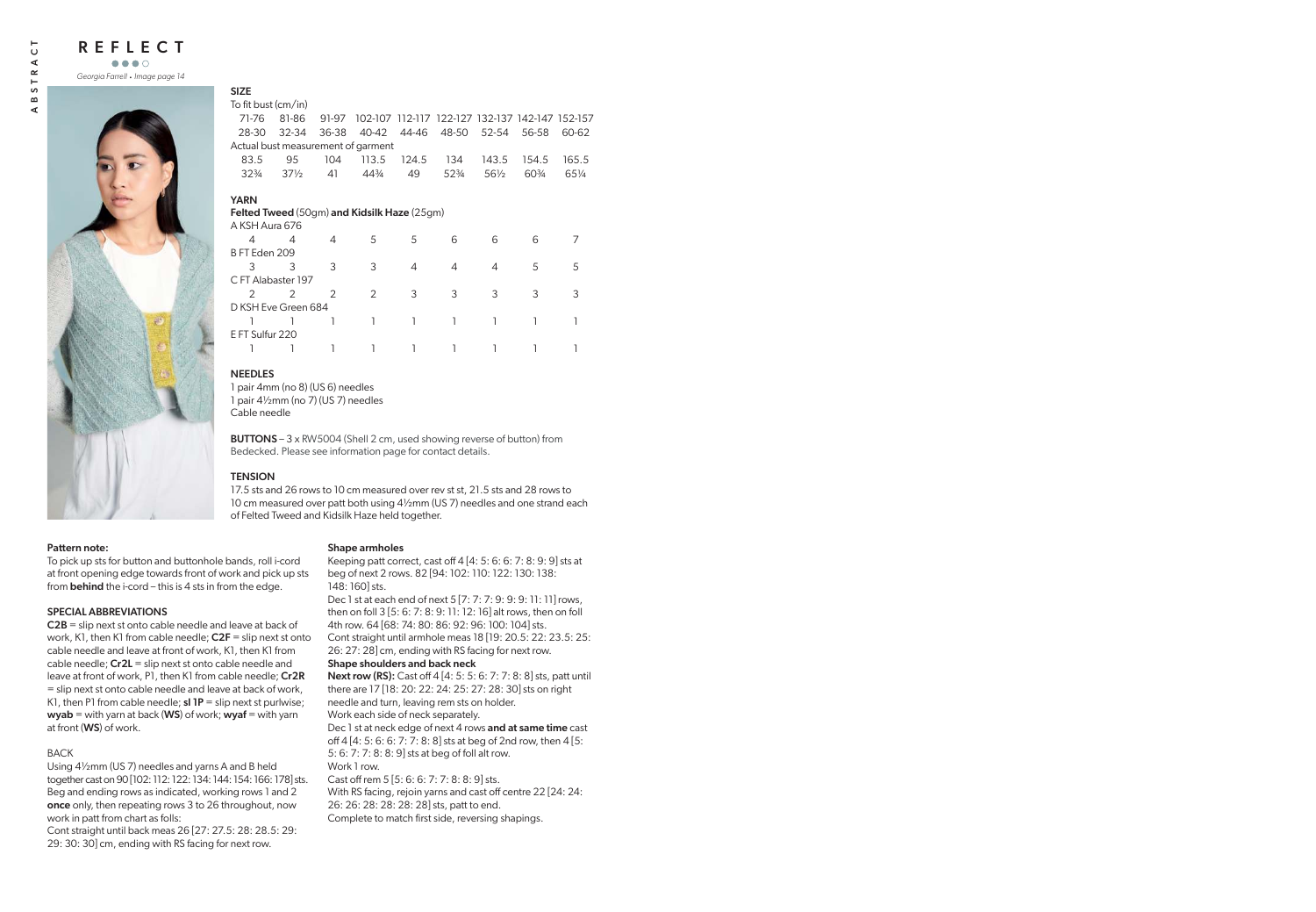

| To fit bust (cm/in)                |               |                 |                                                 |               |       |                |               |               |
|------------------------------------|---------------|-----------------|-------------------------------------------------|---------------|-------|----------------|---------------|---------------|
| 71-76                              | 81-86         | 91-97           | 102-107 112-117 122-127 132-137 142-147 152-157 |               |       |                |               |               |
| 28-30                              | 32-34         | 36-38           | 40-42                                           | 44-46         | 48-50 | 52-54          | 56-58         | 60-62         |
| Actual bust measurement of garment |               |                 |                                                 |               |       |                |               |               |
| 131                                | 140           | 151             | 160                                             | 171           | 180   | 191            | 200           | 212.5         |
| $51\frac{1}{2}$                    | 55            | $59\frac{1}{2}$ | 63                                              | 671/4         | 70%   | 751/4          | 783/4         | 834           |
| YARN                               |               |                 |                                                 |               |       |                |               |               |
| <b>Felted Tweed</b> (50gm)         |               |                 |                                                 |               |       |                |               |               |
| A Clay 177                         |               |                 |                                                 |               |       |                |               |               |
| 3                                  | 3             | 4               | 4                                               | 4             | 4     | 5              | 5             | 5             |
| B Seafarer 170                     |               |                 |                                                 |               |       |                |               |               |
| 4                                  | 4             | 4               | 5                                               | 5             | 6     | 6              | 6             | 7             |
| C Alabaster 197                    |               |                 |                                                 |               |       |                |               |               |
| $\mathcal{P}$                      | $\mathcal{P}$ | $\mathcal{P}$   | $\mathcal{P}$                                   | $\mathcal{P}$ | 3     | 3              | 3             | 3             |
| D Granite 191                      |               |                 |                                                 |               |       |                |               |               |
|                                    |               |                 | $\mathcal{P}$                                   | $\mathcal{P}$ | 2     | $\mathfrak{D}$ | $\mathcal{P}$ | $\mathcal{P}$ |
| E Rose Quartz 206                  |               |                 |                                                 |               |       |                |               |               |
|                                    |               |                 |                                                 |               |       |                |               |               |
|                                    |               |                 |                                                 |               |       |                |               |               |

# NEEDLES

SIZE

1 pair 3¼mm (no 10) (US 3) needles

1 pair 4mm (no 8) (US 6) needles

Optional (see pattern note):

3¼mm (no 10) (US 3) circular needle, at least 70 [70: 80: 80: 90: 90: 100: 100: 110] cm long 4mm (no 8) (US 6) circular needle, at least 70 [70: 80: 80: 90: 90: 100: 100: 110] cm long

### TENSION

22 sts and 30 rows to 10 cm measured over st st using 4mm (US 6) needles.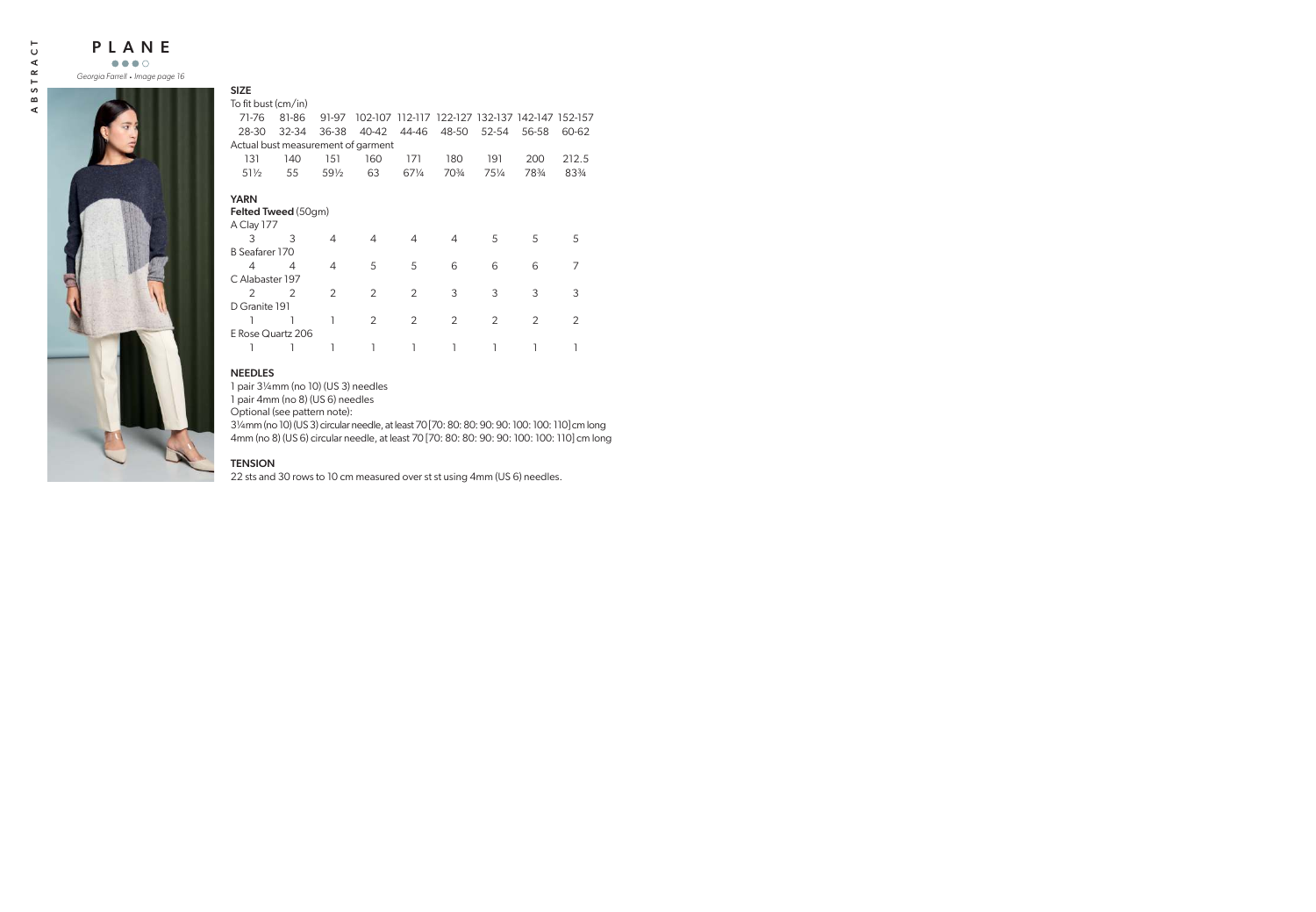

# SIZE

To fit bust (cm/in)

| To fit bust (cm/in) |           |       |                                             |       |                                                 |       |                 |       |
|---------------------|-----------|-------|---------------------------------------------|-------|-------------------------------------------------|-------|-----------------|-------|
| 71-76               | 81-86     | 91-97 |                                             |       | 102-107 112-117 122-127 132-137 142-147 152-157 |       |                 |       |
| 28-30               | $32 - 34$ | 36-38 | 40-42                                       | 44-46 | 48-50                                           | 52-54 | 56-58           | 60-62 |
|                     |           |       | Actual bust measurement of garment          |       |                                                 |       |                 |       |
| 90                  | 101       | 110   | 121                                         | 130   | 141                                             | 150   | 161             | 172   |
| $35\frac{1}{2}$     | 3934      | 431/4 | 47%                                         | 511⁄4 | $55\frac{1}{2}$                                 | 59    | $63\frac{1}{2}$ | 67%   |
| YARN                |           |       |                                             |       |                                                 |       |                 |       |
|                     |           |       | Kidsilk Haze (25gm) and Felted Tweed (50gm) |       |                                                 |       |                 |       |
| A KSH Eve Green 684 |           |       |                                             |       |                                                 |       |                 |       |
| 3                   | 3         | 4     | 4                                           | 5     | 5                                               | 5     | 6               | 6     |
| B FT Sulfur 220     |           |       |                                             |       |                                                 |       |                 |       |
| 4                   | 4         | 5     | 5                                           | 6     | 6                                               | 7     | 7               | 8     |
| C KSH Majestic 589  |           |       |                                             |       |                                                 |       |                 |       |
|                     |           |       |                                             |       |                                                 |       |                 |       |
| D FT Aluminium 210  |           |       |                                             |       |                                                 |       |                 |       |
|                     |           |       |                                             |       |                                                 |       | $\mathcal{P}$   |       |
|                     |           |       |                                             |       |                                                 |       |                 |       |

# NEEDLES

1 pair 4mm (no 8) (US 6) needles 1 pair 4½mm (no 7) (US 7) needles

### **TENSION**

18 sts and 27 rows to 10 cm measured over patt using 4½mm (US 7) needles and one strand each of Kidsilk Haze and Felted Tweed held together.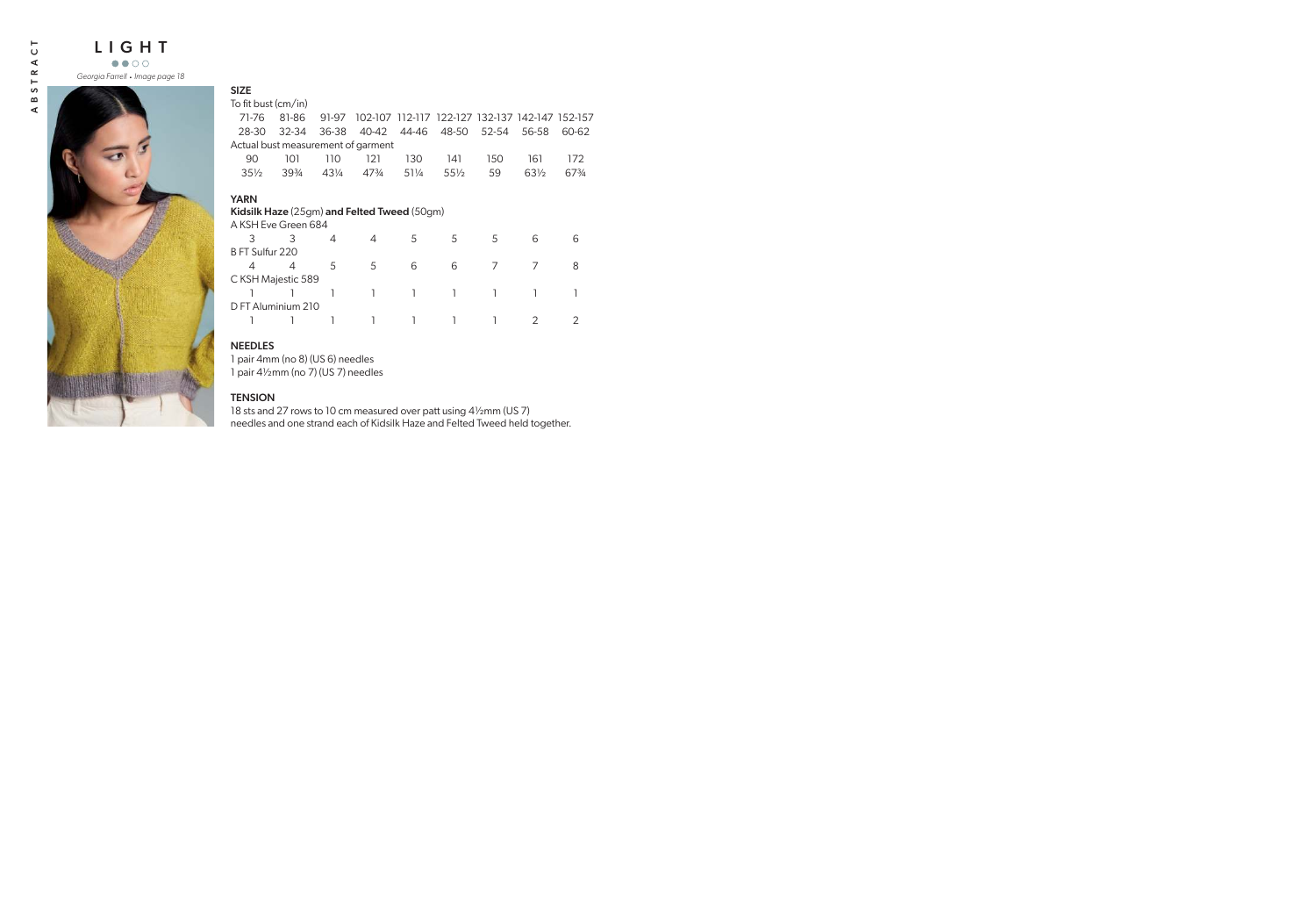

# SIZE

# **Cardigan**

 $T_0$  fit bust  $\left(\frac{cm}{in}\right)$ 

| TO III DUSLICITI/ IIII                                                  |                 |       |                                                       |                 |     |       |                 |       |  |  |
|-------------------------------------------------------------------------|-----------------|-------|-------------------------------------------------------|-----------------|-----|-------|-----------------|-------|--|--|
| 71-76                                                                   | 81-86           |       | 91-97 102-107 112-117 122-127 132-137 142-147 152-157 |                 |     |       |                 |       |  |  |
| 28-30                                                                   | 32-34           | 36-38 | 40-42 44-46 48-50                                     |                 |     | 52-54 | 56-58           | 60-62 |  |  |
| Actual bust measurement of garment                                      |                 |       |                                                       |                 |     |       |                 |       |  |  |
| 93.5                                                                    | 105             | 114.5 | 124                                                   | 133.5           | 145 | 154.5 | 164             | 175   |  |  |
| 363⁄4                                                                   | $41\frac{1}{4}$ | 45    | 483⁄4                                                 | $52\frac{1}{2}$ | 57  | 60\%  | $64\frac{1}{2}$ | 69    |  |  |
| Scarf                                                                   |                 |       |                                                       |                 |     |       |                 |       |  |  |
| Completed scarf is 25 cm $(93/4$ in) wide and 120 cm $(471/4$ in) long. |                 |       |                                                       |                 |     |       |                 |       |  |  |
|                                                                         |                 |       |                                                       |                 |     |       |                 |       |  |  |
| YARN                                                                    |                 |       |                                                       |                 |     |       |                 |       |  |  |
| Kidsilk Haze (25gm) and Felted Tweed (50gm)                             |                 |       |                                                       |                 |     |       |                 |       |  |  |

**Cardigan** 

| A KSH Aura 676       |   |   |   |               |               |   |   |   |
|----------------------|---|---|---|---------------|---------------|---|---|---|
| 5                    | 6 | 6 |   |               | 8             | 8 | 9 |   |
| B KSH Pearl 590      |   |   |   |               |               |   |   |   |
|                      | 3 | 3 | 3 | 4             | 4             |   | 4 | 5 |
| CKSH Steel 664       |   |   |   |               |               |   |   |   |
| 5                    | 5 | 5 | 6 | 6             |               |   | 8 |   |
| D KSH Anthracite 639 |   |   |   |               |               |   |   |   |
|                      |   | 2 | 2 | 2             | 3             | 3 | 3 |   |
| E KSH Hurricane 632  |   |   |   |               |               |   |   |   |
|                      |   |   |   |               |               |   | 2 |   |
| F KSH Gem 692        |   |   |   |               |               |   |   |   |
|                      |   | 2 | 2 | $\mathcal{P}$ | $\mathcal{L}$ | 2 | 2 |   |
| G KSH Majestic 589   |   |   |   |               |               |   |   |   |
|                      |   |   |   |               |               |   |   |   |

Small amounts of Felted Tweed for embroidery in the following shades: Vaseline Green 204, Bottle Green 207 and Rose Quartz 206

| <b>Scarf</b>         |   |
|----------------------|---|
| A KSH Aura 676       | 1 |
| B KSH Pearl 590      | ٦ |
| C.KSH Steel 664      | 1 |
| D KSH Anthracite 639 | 1 |
| F KSH Hurricane 632  | ٦ |
| F KSH Gem 692        | ٦ |
| G KSH Majestic 589   |   |

Small amounts of Felted Tweed for embroidery in the following shades: Vaseline Green 204, Bottle Green 207 and Rose Quartz 206

## **NEEDLES**

1 pair 4mm (no 8) (US 6) needles Cable needle

## **TENSION**

21 sts and 28 rows to 10 cm measured over patt using 4mm (US 6) needles and two strands of Kidsilk Haze held together.

## SPECIAL ABBREVIATIONS

C2B = slip next st onto cable needle and leave at back of work, K1, then K1 from cable needle;  $C2F =$  slip next st onto cable needle and leave at front of work, K1, then K1 from cable needle;  $KFB = K$  into front and back of next st;  $PFB = P$  into front and back of next st; **sl 1P** = slip next st purlwise; **wyaf** = with yarn at front (WS) of work.

⋖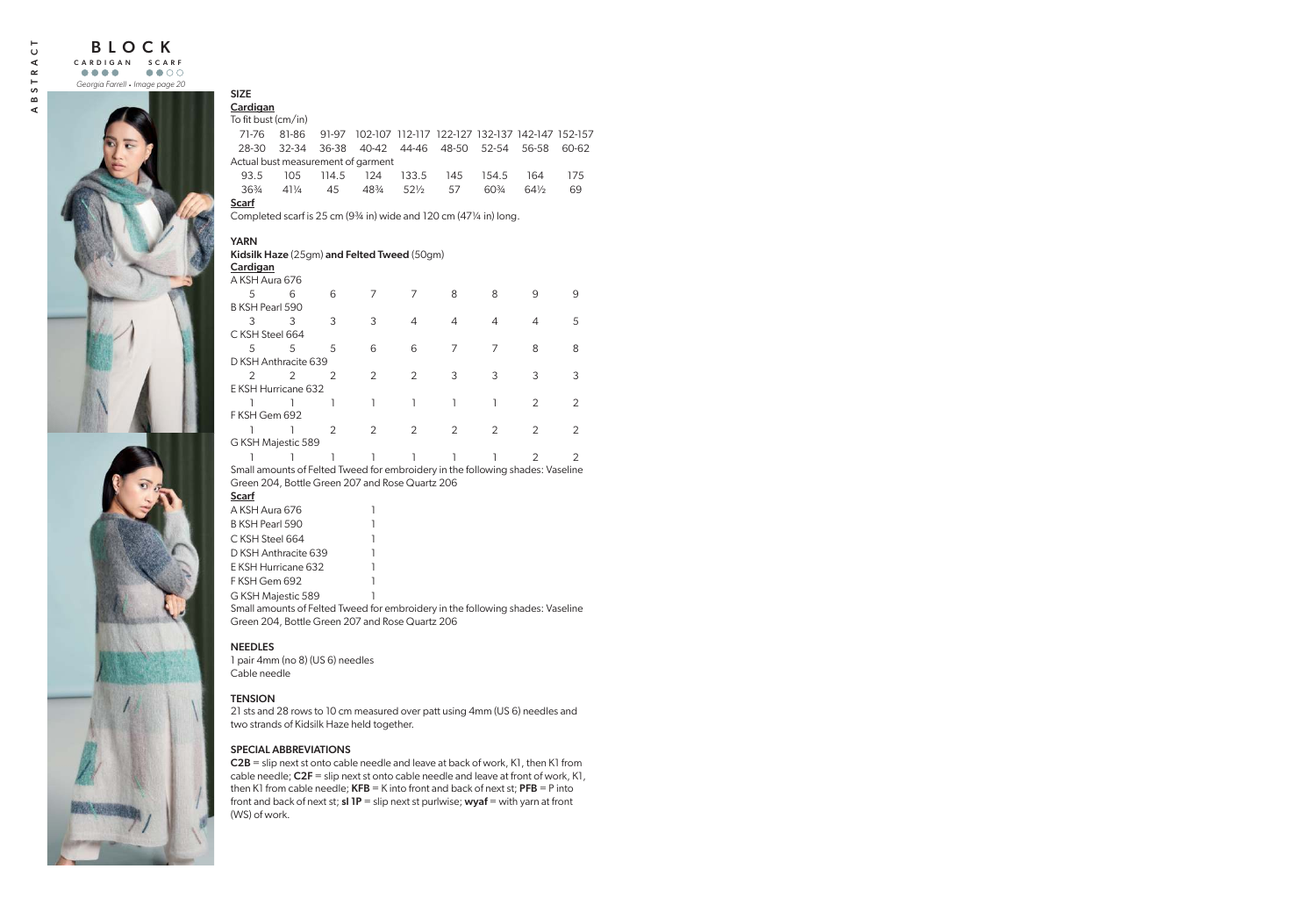POSITION

*Georgia Farrell* . *Image page 22*



| ł<br>۰. |  |  |  |
|---------|--|--|--|
|         |  |  |  |

| To fit bust (cm/in) |                 |                            |       |                                    |       |                 |                                                 |
|---------------------|-----------------|----------------------------|-------|------------------------------------|-------|-----------------|-------------------------------------------------|
| 81-86               | 91-97           |                            |       |                                    |       |                 |                                                 |
| $32 - 34$<br>28-30  | 36-38           | 40-42                      | 44-46 |                                    |       | 56-58           | 60-62                                           |
|                     |                 |                            |       |                                    |       |                 |                                                 |
| 106.5               | 115.5           | 126.5                      | 135.5 | 146.5                              | 155.5 | 166.5           | 177.5                                           |
| 42                  | $45\frac{1}{2}$ | 493⁄4                      | 531/4 | 573/4                              | 611/4 | $65\frac{1}{2}$ | 70                                              |
|                     |                 |                            |       |                                    |       |                 |                                                 |
|                     |                 |                            |       |                                    |       |                 |                                                 |
| A Clay 177          |                 |                            |       |                                    |       |                 |                                                 |
| 6                   | 7               | 7                          | 8     | 8                                  | 9     | 9               | 10                                              |
| B Duck Egg 173      |                 |                            |       |                                    |       |                 |                                                 |
|                     |                 | 1                          |       | 1                                  |       |                 |                                                 |
| C Ancient 172       |                 |                            |       |                                    |       |                 |                                                 |
| $\mathcal{P}$       | 3               | 3                          | 3     | 3                                  | 3     | 4               |                                                 |
|                     |                 | <b>Felted Tweed (50gm)</b> |       | Actual bust measurement of garment |       | 48-50 52-54     | 102-107 112-117 122-127 132-137 142-147 152-157 |

#### NEEDLES

1 pair 3¼mm (no 10) (US 3) needles 1 pair 4mm (no 8) (US 6) needles Cable needle

# **TENSION**

22 sts and 30 rows to 10 cm measured over st st using 4mm (US 6) needles.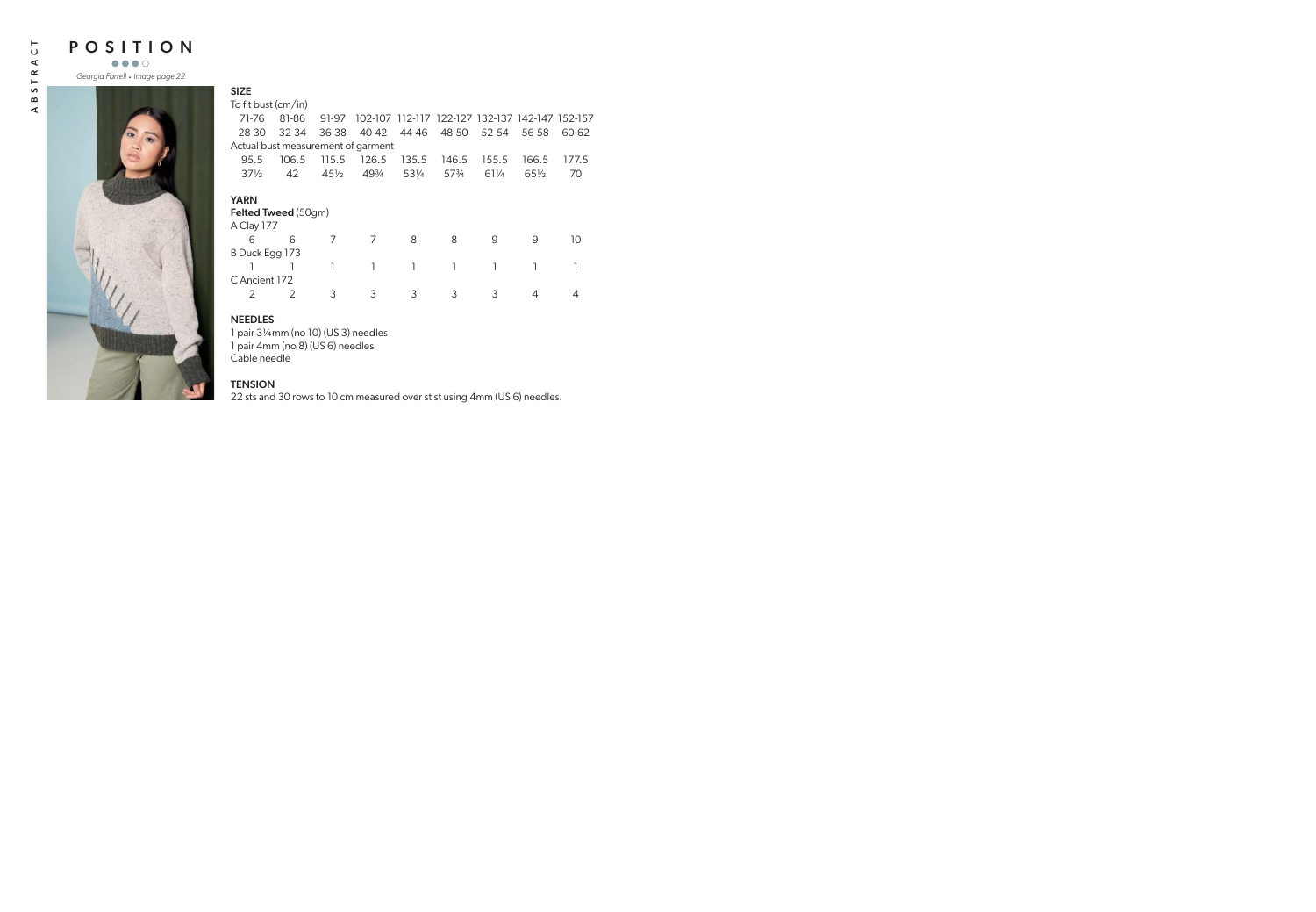

| <b>SIZE</b>                        |                 |     |                                                       |     |                         |     |       |                 |
|------------------------------------|-----------------|-----|-------------------------------------------------------|-----|-------------------------|-----|-------|-----------------|
| To fit bust (cm/in)                |                 |     |                                                       |     |                         |     |       |                 |
| 71-76                              | 81-86           |     | 91-97 102-107 112-117 122-127 132-137 142-147 152-157 |     |                         |     |       |                 |
| 28-30                              | 32-34           |     | 36-38 40-42                                           |     | 44-46 48-50 52-54 56-58 |     |       | 60-62           |
| Actual bust measurement of garment |                 |     |                                                       |     |                         |     |       |                 |
| 110                                | 120             | 130 | 140                                                   | 150 | 160                     | 170 | 180   | 192             |
| $43\frac{1}{4}$                    | $47\frac{1}{4}$ | 51¼ | 55                                                    | 59  | 63                      | 67  | 703/4 | $75\frac{1}{2}$ |
| <b>YARN</b>                        |                 |     |                                                       |     |                         |     |       |                 |
|                                    |                 |     | Kidsilk Haze (25gm) and Felted Tweed (50gm)           |     |                         |     |       |                 |
| A KSH Peacock 671                  |                 |     |                                                       |     |                         |     |       |                 |
| 4                                  | $5^{\circ}$     | 5   | 6                                                     | 6   | 7                       | 7   | 8     | 8               |
| <b>B FT Bottle Green 207</b>       |                 |     |                                                       |     |                         |     |       |                 |
| 5                                  | 6               | 6   | 7                                                     | 7   | 8                       | 9   | 9     | 10              |
| CKSH Gem 692                       |                 |     |                                                       |     |                         |     |       |                 |
| ı                                  | 1               | 1   | ı                                                     | 1   | 1                       | ı   | ı     | 1               |
| D FT Vaseline Green 204            |                 |     |                                                       |     |                         |     |       |                 |
| ı                                  | 1               | 1   | I.                                                    | 1   | 1                       | ı   | ı     | $\mathbf{1}$    |
| E KSH Steel 664                    |                 |     |                                                       |     |                         |     |       |                 |
| ı                                  | 1               | 1   | ı                                                     | 1   | 1                       | 1   | 1     | 1               |
| F FT Granite 191                   |                 |     |                                                       |     |                         |     |       |                 |
| ı                                  | $\mathbf{1}$    | 1   | ı                                                     | 1   | ı                       | 1   | 1     | 1               |
| G KSH Hurricane 632                |                 |     |                                                       |     |                         |     |       |                 |
| ı                                  | 1               | 1   | 1                                                     | 1   | 1                       | ı   | 1     | 1               |
| H FT Seafarer 170                  |                 |     |                                                       |     |                         |     |       |                 |
| ı                                  | 1               | 1   | ı                                                     | 1   | ı                       | ı   | ı     | 1               |
| I KSH Aura 676                     |                 |     |                                                       |     |                         |     |       |                 |
| ı                                  | 1               | 1   | ı                                                     | 1   | 1                       | 1   | ı     | ı               |
| FT Alabaster 197                   |                 |     |                                                       |     |                         |     |       |                 |
| ı                                  | 1               | 1   | ı                                                     | 1   | 1                       | ı   | 1     | ı               |

## NEEDLES

1 pair 4½mm (no 7) (US 7) needles Cable needle

### **TENSION**

20 sts and 26 rows to 10 cm measured over patt using 4½mm (US 7) needles and one strand each of Kidsilk Haze and Felted Tweed held together.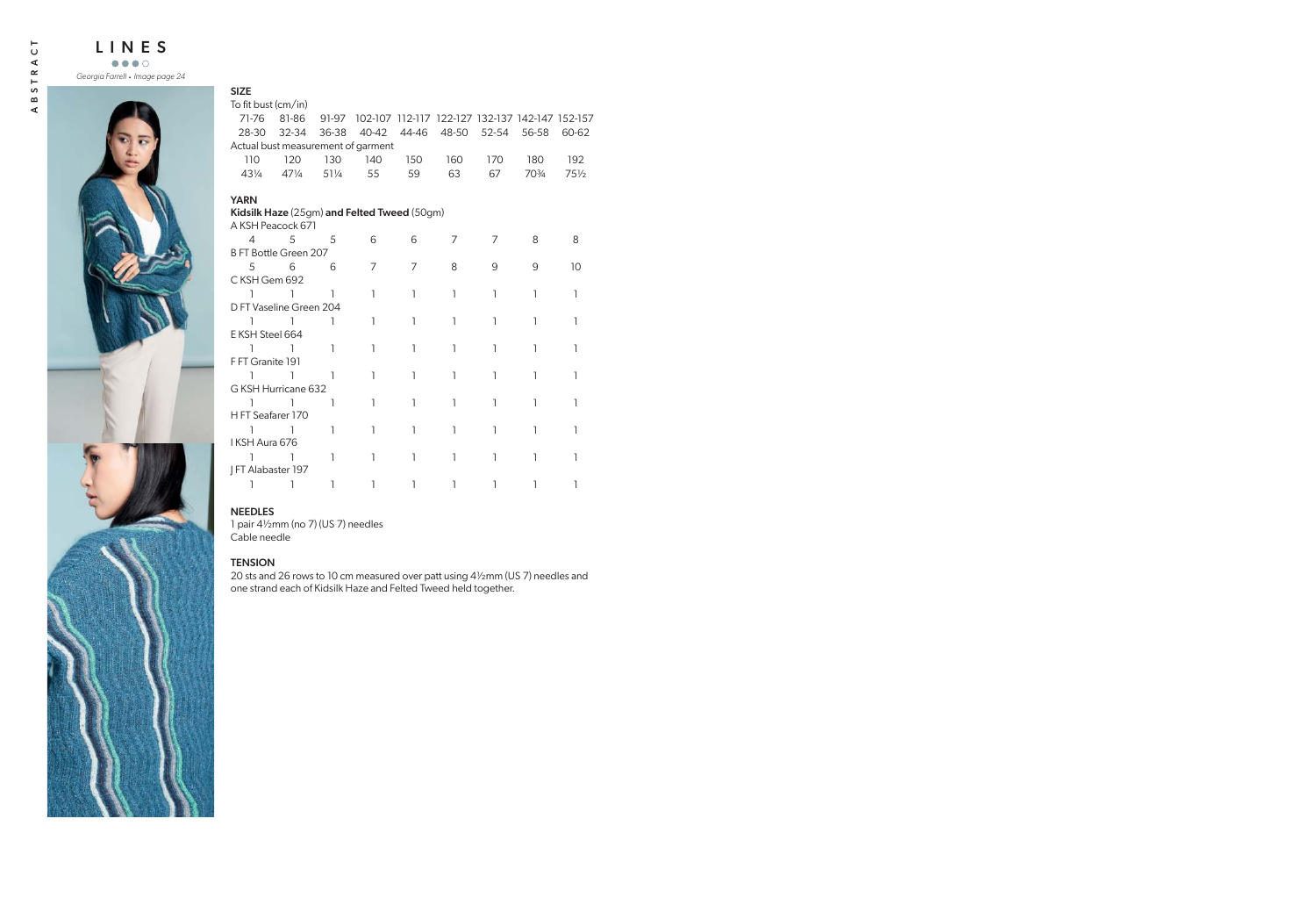



| <b>SIZE</b>                                        |                 |               |               |                 |                                                 |                |                |       |
|----------------------------------------------------|-----------------|---------------|---------------|-----------------|-------------------------------------------------|----------------|----------------|-------|
| To fit bust (cm/in)                                |                 |               |               |                 |                                                 |                |                |       |
| 71-76                                              | 81-86           | 91-97         |               |                 | 102-107 112-117 122-127 132-137 142-147 152-157 |                |                |       |
| 28-30                                              | 32-34           | 36-38         | 40-42         | 44-46           | 48-50                                           | 52-54          | 56-58          | 60-62 |
| Actual bust measurement of garment                 |                 |               |               |                 |                                                 |                |                |       |
| 83                                                 | 92.5            | 102           | 111.5         | 123             | 132.5                                           | 142            | 151.5          | 165   |
| $32\frac{3}{4}$                                    | $36\frac{1}{2}$ | 40            | 44            | $48\frac{1}{2}$ | 521/4                                           | 56             | 59%            | 65    |
| <b>YARN</b>                                        |                 |               |               |                 |                                                 |                |                |       |
| <b>Felted Tweed</b> (50gm) and Kidsilk Haze (25gm) |                 |               |               |                 |                                                 |                |                |       |
| A FT Rose Quartz 206                               |                 |               |               |                 |                                                 |                |                |       |
| $\mathcal{P}$                                      | $\mathcal{P}$   | $\mathcal{P}$ | $\mathcal{P}$ | 3               | 3                                               | 3              | 3              | 4     |
| B FT Aluminium 210                                 |                 |               |               |                 |                                                 |                |                |       |
| $\mathcal{P}$                                      | 3               | 3             | 3             | 4               | 4                                               | 4              | 5              | 5     |
| C KSH Eve Green 684                                |                 |               |               |                 |                                                 |                |                |       |
|                                                    |                 |               | 1             | 1               | 1                                               | $\overline{2}$ | $\overline{2}$ | 2     |
| D KSH Peacock 671                                  |                 |               |               |                 |                                                 |                |                |       |
|                                                    |                 |               |               |                 | 1                                               |                |                |       |
| E FT Bottle Green 207                              |                 |               |               |                 |                                                 |                |                |       |
|                                                    |                 |               |               |                 | 1                                               |                |                |       |
| F FT Sulfur 220                                    |                 |               |               |                 |                                                 |                |                |       |
|                                                    |                 |               |               |                 |                                                 |                |                |       |

# NEEDLES

1 pair 3¼mm (no 10) (US 3) needles 1 pair 4mm (no 8) (US 6) needles

### **TENSION**

21 sts and 30 rows to 10 cm measured over patt using 4mm (US 6) needles.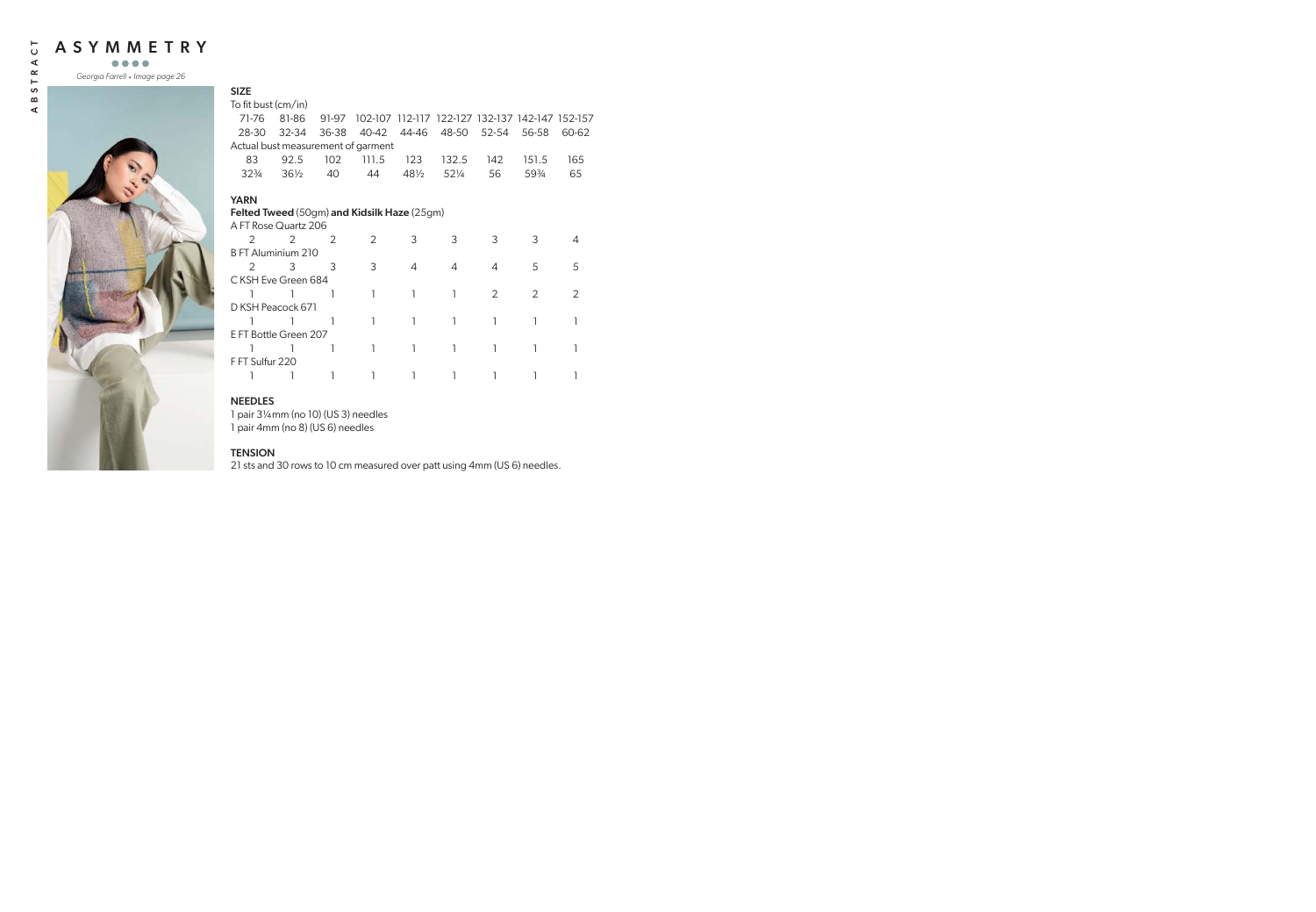SHADOW

*Georgia Farrell* . *Image page 28*



#### SIZE

To fit bust (cm/in)

| 71-76                              | 81-86           | 91-97           |       |       | 102-107 112-117 122-127 132-137 142-147 152-157 |       |       |       |
|------------------------------------|-----------------|-----------------|-------|-------|-------------------------------------------------|-------|-------|-------|
| 28-30                              | 32-34           | 36-38           | 40-42 | 44-46 | 48-50                                           | 52-54 | 56-58 | 60-62 |
| Actual bust measurement of garment |                 |                 |       |       |                                                 |       |       |       |
| 83.5                               | 94.5            | 103.5           | 114.5 | 123.5 | 134.5                                           | 143.5 | 154.5 | 165.5 |
| $32\frac{3}{4}$                    | $37\frac{1}{4}$ | $40\frac{3}{4}$ | 45    | 481/2 | 53                                              | 561/2 | 60\%  | 651/4 |
|                                    |                 |                 |       |       |                                                 |       |       |       |
| <b>YARN</b>                        |                 |                 |       |       |                                                 |       |       |       |
| <b>Felted Tweed (50gm)</b>         |                 |                 |       |       |                                                 |       |       |       |
| A Vaseline Green 204               |                 |                 |       |       |                                                 |       |       |       |
| 4                                  | 5               | 5               | 6     | 6     | 7                                               | 7     | 8     | 8     |
| B Rose Quartz 206                  |                 |                 |       |       |                                                 |       |       |       |
|                                    |                 |                 |       |       | 1                                               |       |       |       |
| C Alabaster 197                    |                 |                 |       |       |                                                 |       |       |       |
| 2                                  | 2               |                 |       | 3     | 3                                               | 3     | 3     | З     |
|                                    |                 |                 |       |       |                                                 |       |       |       |

### NEEDLES

1 pair 3¼mm (no 10) (US 3) needles 1 pair 4mm (no 8) (US 6) needles Optional (see pattern note): 3¼mm (no 10) (US 3) circular needle, at least 50 [50: 60: 60: 70: 70: 80: 80: 90] cm long 4mm (no 8) (US 6) circular needle, at least 50 [50: 60: 60: 70: 70: 80: 80: 90] cm long

# **TENSION**

22 sts and 30 rows to 10 cm measured over st st using 4mm (US 6) needles.